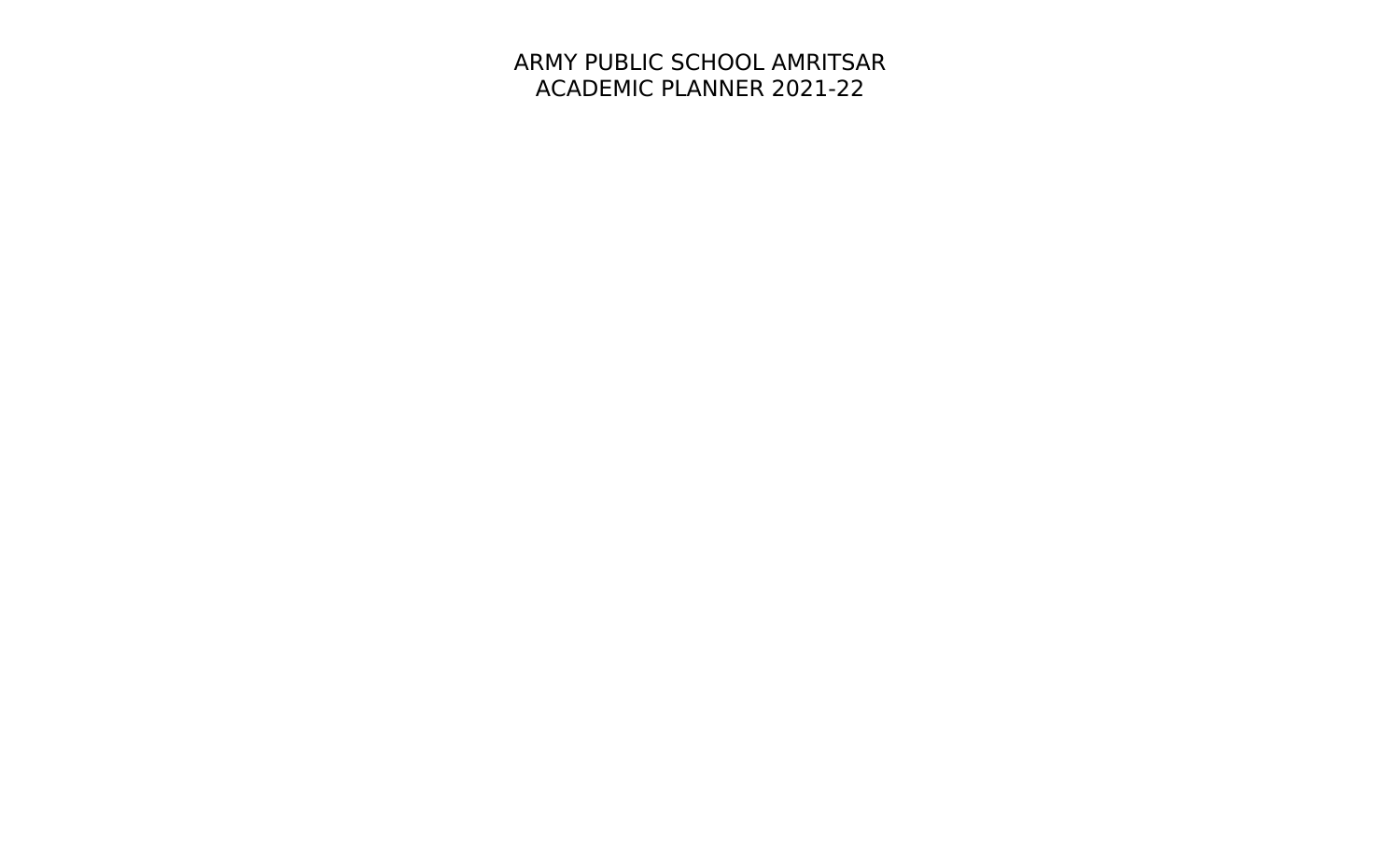| <b>MONTH</b>                     |                                                      | $III - VIII$                                  | $\mathsf{I} \mathsf{X}$                         |                                 | X                                                                            |                                                             | XI                                      |                                 |                                      | XII                                                         |  |  |
|----------------------------------|------------------------------------------------------|-----------------------------------------------|-------------------------------------------------|---------------------------------|------------------------------------------------------------------------------|-------------------------------------------------------------|-----------------------------------------|---------------------------------|--------------------------------------|-------------------------------------------------------------|--|--|
| <b>JULY</b>                      | <b>PORTFOLIO</b><br><b>ASSESSMEN</b>                 |                                               | N/A<br>N/A                                      |                                 |                                                                              |                                                             |                                         |                                 |                                      |                                                             |  |  |
| 2021                             | $T-I$                                                | <b>ACADEMIC PLANNER FOR CLASS 1 AND 2</b>     |                                                 |                                 |                                                                              |                                                             |                                         |                                 |                                      |                                                             |  |  |
|                                  | <b>UNIT</b><br><b>TEST-I</b>                         |                                               | EVI                                             |                                 | 02-09 AUG 2021<br><b>19-26 JULY 2021</b><br>I 01 APRIL 2021 - 21 AUGUST 2021 |                                                             |                                         | <b>23-30 JULY</b><br>2021       |                                      |                                                             |  |  |
| <b>SEPTEMB</b><br><b>ER 2021</b> | <b>SUBJECT</b><br><b>ENRICHMEN</b>                   |                                               | <b>IVGISEPTEMBER 20221 - 04 DEC 2021</b><br>N/A |                                 |                                                                              | N/A                                                         |                                         |                                 |                                      |                                                             |  |  |
|                                  | $T-I$                                                | <b>16 MARCH 2021</b><br>EV-III<br>06 DEC 2021 |                                                 |                                 |                                                                              |                                                             |                                         |                                 |                                      |                                                             |  |  |
|                                  | <b>PORTFOLIO</b><br><b>ASSESSMENT</b><br>-11         | <del>7 - 11 SEPTEMBER 2021</del>              |                                                 |                                 |                                                                              |                                                             |                                         |                                 |                                      |                                                             |  |  |
|                                  | <b>HALF</b><br><b>YEARLY</b><br><b>EXAM</b>          | <b>17-30 SEPTEMBER 2021</b>                   |                                                 |                                 |                                                                              |                                                             |                                         |                                 |                                      |                                                             |  |  |
| <b>NOVEMBE</b><br>R 2021         | <b>PORTFOLIO</b><br><b>ASSESSMEN</b><br>$T-III$      | <b>24-29 NOV</b>                              |                                                 |                                 | 28 Oct - 6 NOV<br>2021                                                       |                                                             | N/A                                     |                                 | N/A                                  |                                                             |  |  |
|                                  |                                                      |                                               |                                                 |                                 | <b>PREBOARD</b><br>- 1                                                       | $15 - 30$<br><b>NOV</b><br>2021                             | <b>PREBOARD-1</b>                       |                                 |                                      |                                                             |  |  |
| <b>DECEMBE</b><br>R 2021         | <b>UNIT TEST-II</b>                                  |                                               | 02-10 DEC 2021                                  |                                 | <b>PREBOARD</b><br>-11                                                       | 16-30<br><b>DEC</b><br>2021                                 | <b>PREBOARD-II</b><br>02-10 DEC<br>2021 |                                 |                                      |                                                             |  |  |
| <b>JANUARY</b><br>2022           |                                                      |                                               | <b>SUBJECT</b><br><b>ENRICHMENT</b><br>-11      | $27 - 31$<br>JAN<br>2022        | <b>SUBJECT</b><br><b>ENRICHMENT</b><br>-11                                   | $3-7$ JAN<br>2022                                           |                                         |                                 |                                      |                                                             |  |  |
|                                  |                                                      |                                               |                                                 |                                 | <b>PREBOARD</b><br>-111                                                      | 17-29 JAN<br>2022                                           |                                         |                                 |                                      | <b>PREBOARD-III</b>                                         |  |  |
| <b>FEBRUAR</b><br><b>Y 2022</b>  | <b>SUBJECT</b><br><b>ENRICHMENT-</b><br>$\mathbf{H}$ | 8-12 FEB 2022                                 | <b>PORTFOLIO</b><br><b>ASSESSMENT</b><br>-IV    | $1 - 4$<br><b>FEB</b><br>2022   |                                                                              |                                                             | <b>PRACTICA</b><br><b>L EXAM</b>        | 01-04<br><b>FEB</b>             | <b>PRACTIC</b><br>AL.<br><b>EXAM</b> | <b>AS PER</b><br><b>CBSE</b><br><b>DATESHEET</b>            |  |  |
|                                  | <b>PORTFOLIO</b><br><b>ASSESSMENT-</b><br>IV         | $14 - 18$<br><b>FEBRUARY</b><br>2022          | <b>ANNUAL</b><br><b>EXAM</b>                    | $14 - 26$<br><b>FEB</b><br>2022 |                                                                              |                                                             | <b>ANNUAL</b><br><b>EXAM</b>            | $14 - 26$<br><b>FEB</b><br>2022 |                                      |                                                             |  |  |
| <b>MARCH</b><br>2022             | <b>ANNUAL</b><br><b>EXAM</b>                         | <b>01-16 MARCH</b><br>2022                    |                                                 |                                 | <b>ANNUAL</b><br><b>EXAM</b>                                                 | <b>AS PER</b><br><b>CBSE</b><br><b>DATESHE</b><br><b>ET</b> |                                         |                                 | <b>ANNUAL</b><br><b>EXAM</b>         | <b>AS PER</b><br><b>CBSE</b><br><b>DATESHE</b><br><b>ET</b> |  |  |